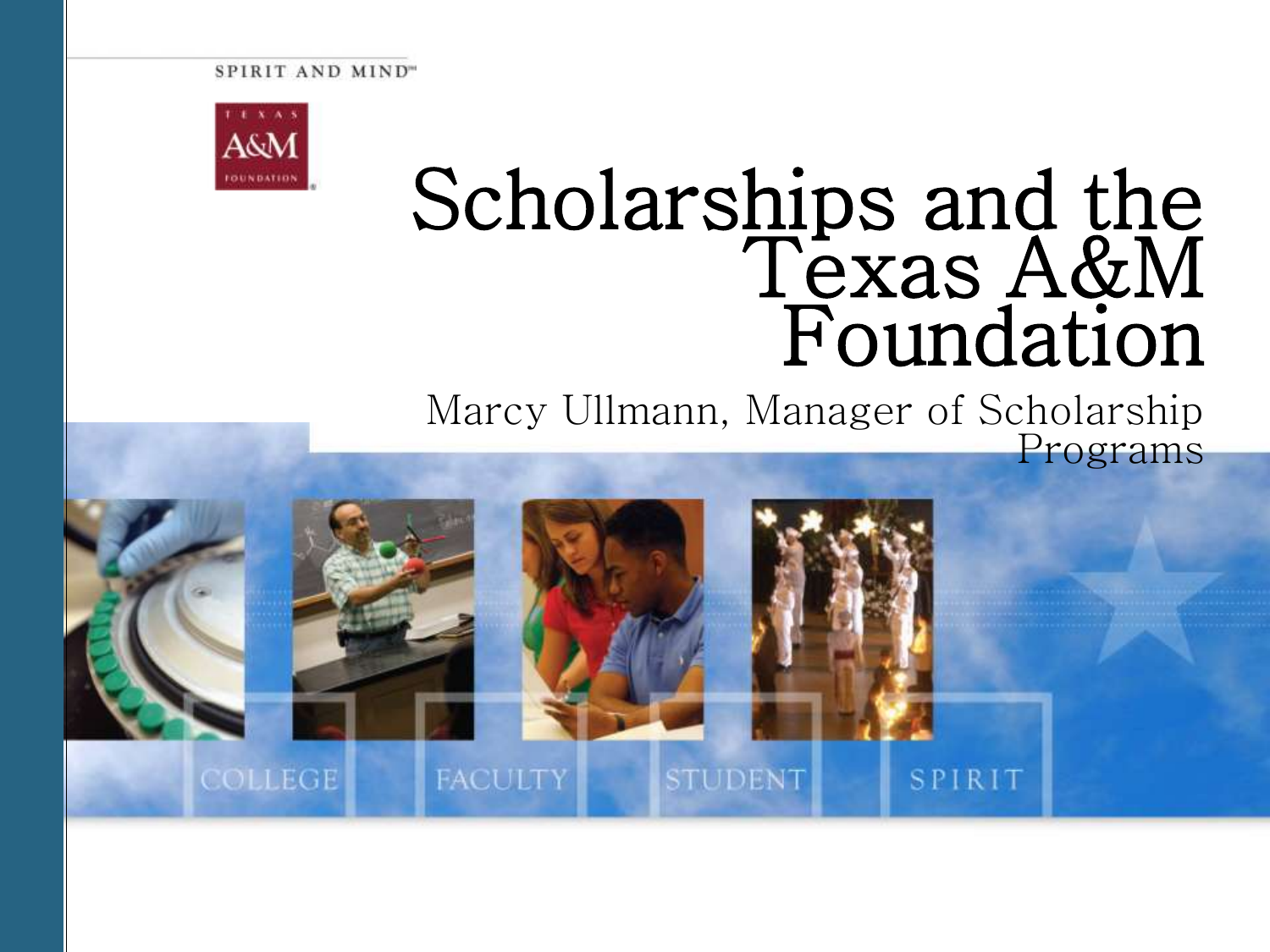

## Why are Scholarships Important?

Scholarships serve as four primary tools:

- Recruitment
- Rewards
- Recognition
- Retention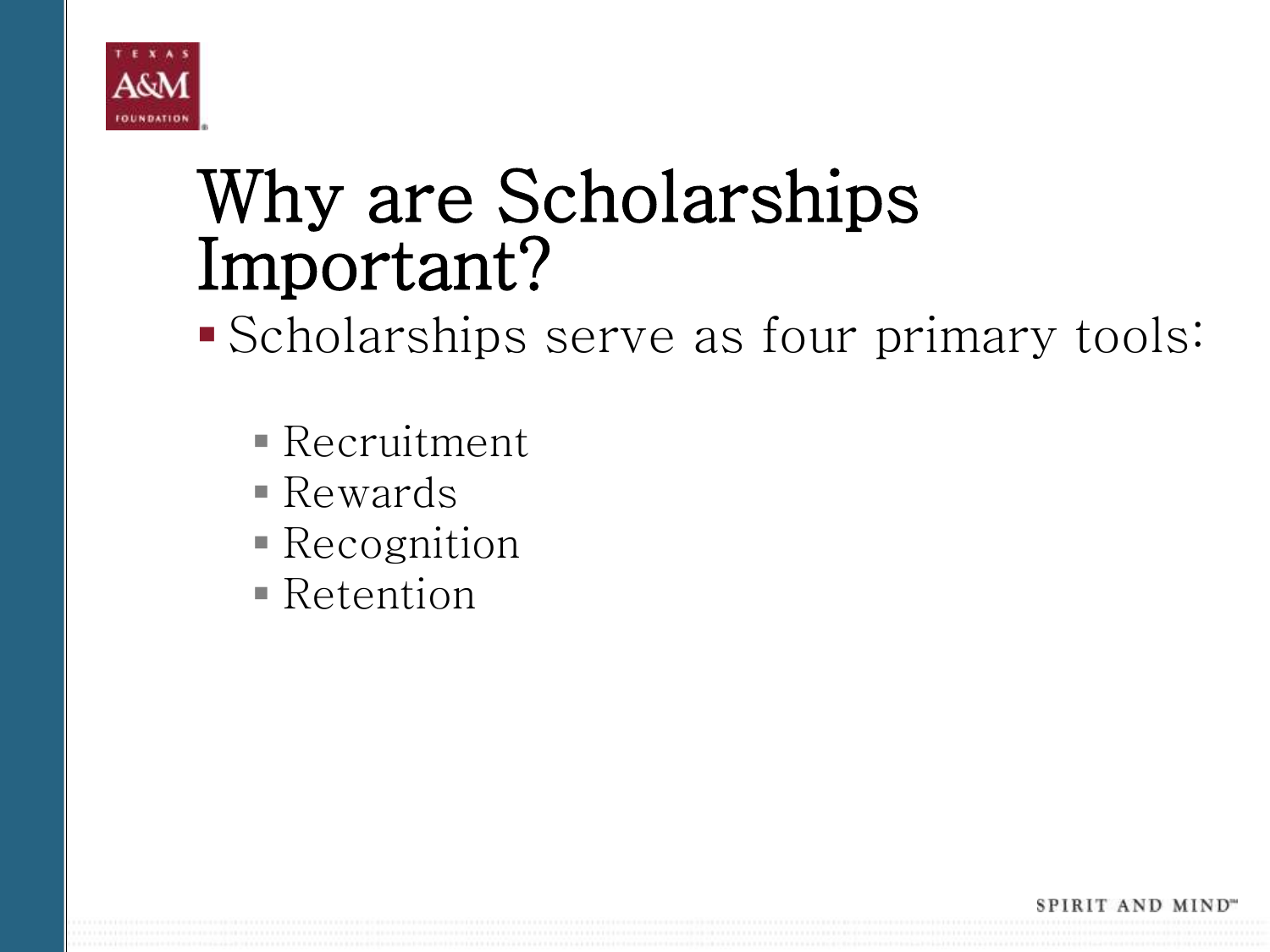

## Who Benefits from Scholarship Programs?

Scholarships start with donors:

- Endowed Scholarships various giving levels
- Pass Through Scholarships/One Time Gifts provides immediate money to students
- Scholarships recruit deserving students and give them the extra money and time they need to excel in their studies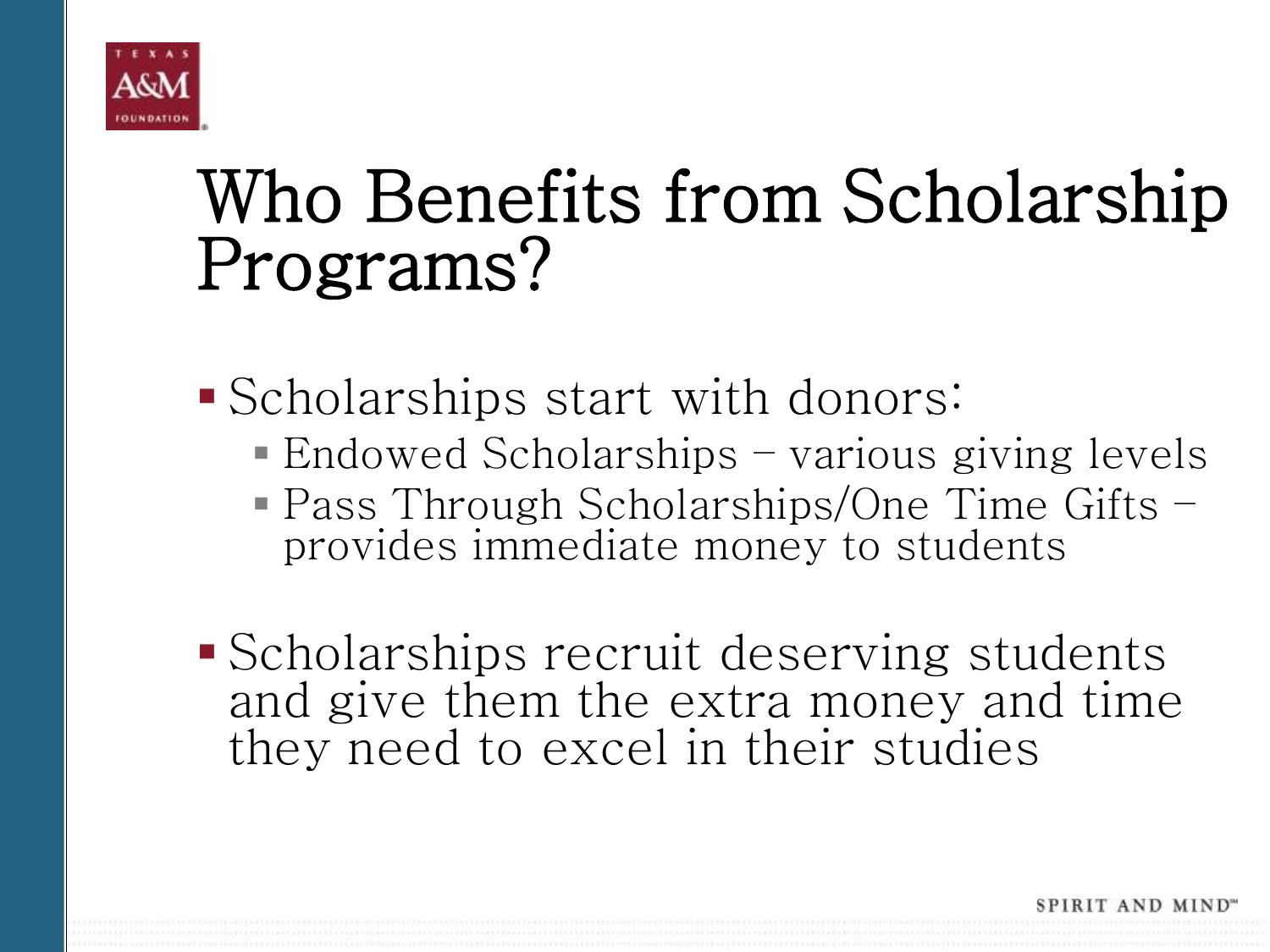

# The Texas A&M Foundation

- Primary academic fundraising arm of the university
- Endowment ranks in top 15 of all institutions in the nation and fifth among public institutions
	- $\bullet$  \$1.14 billion total assets (as of  $12/31/2013$ )
	- $\bullet$  \$1.31 billion net assets (as of  $12/31/2013$ )
- Over 40 fundraising professionals spread across the campus (in every college), central office (the Jon Hagler Center) and around the state in D/FW and Houston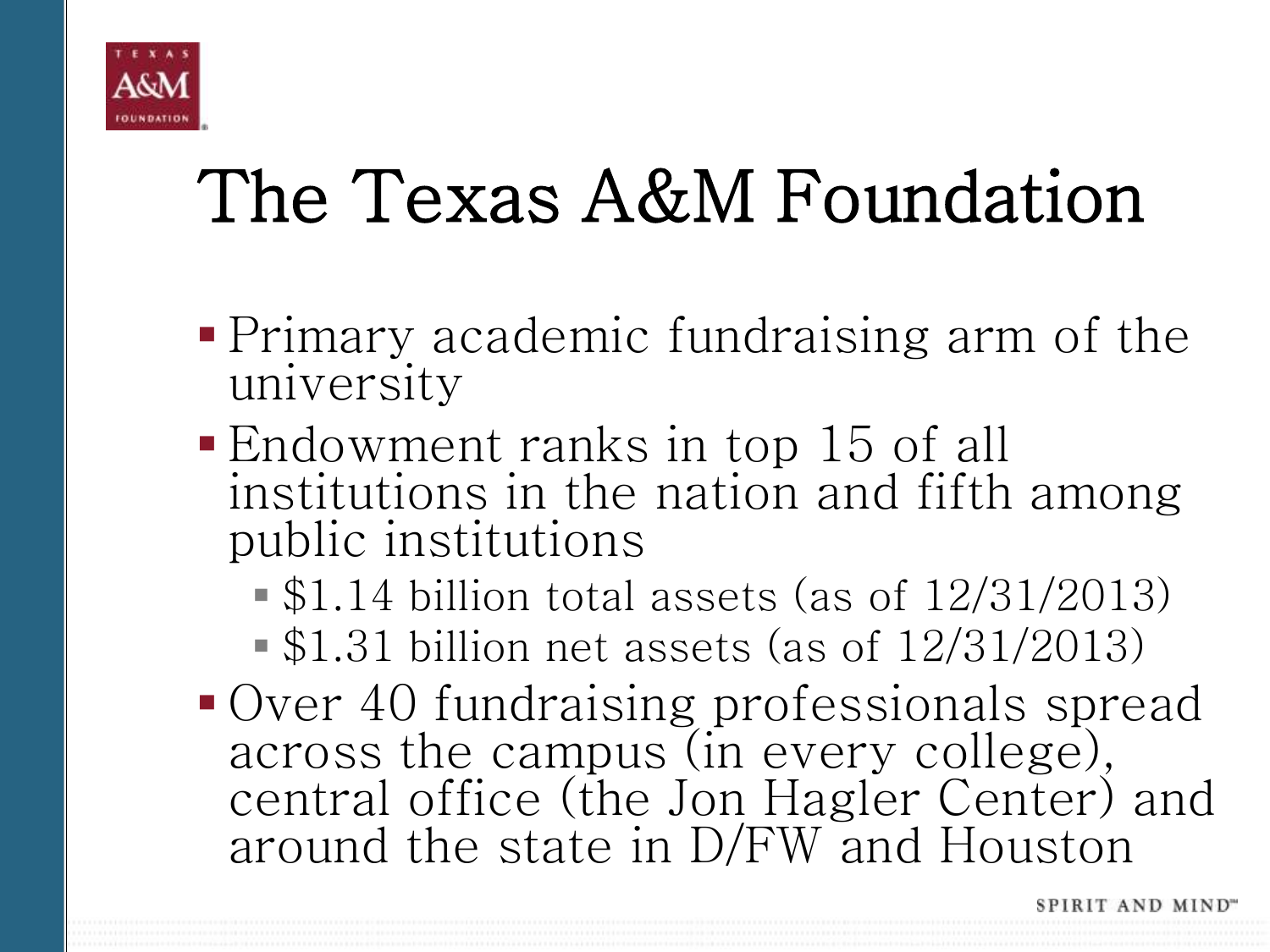

## The Impact of Texas A&M University Mothers' Clubs

- Over \$9.9 million in giving (doesn't include matching gifts)
- In 2013, the Federation gave a total of \$581,469 in gifts of which \$564,717 went to scholarships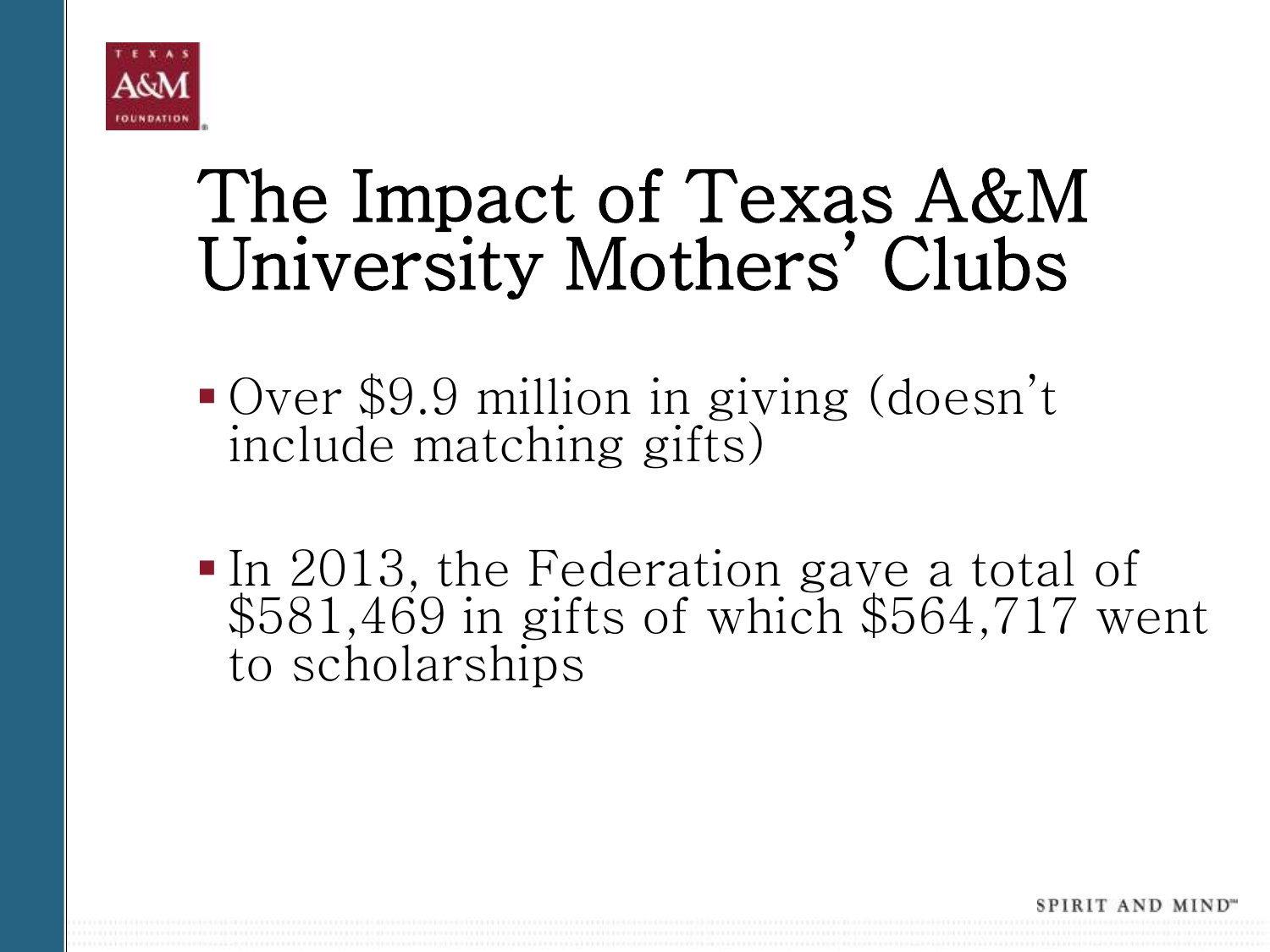

# How Do Endowments Operate

- Endowed gifts are invested in the Foundation's long term investment pool
	- Record units purchased
	- $\blacksquare$  Market value is updated each month  $\lightharpoonup$  units multiplied by current market value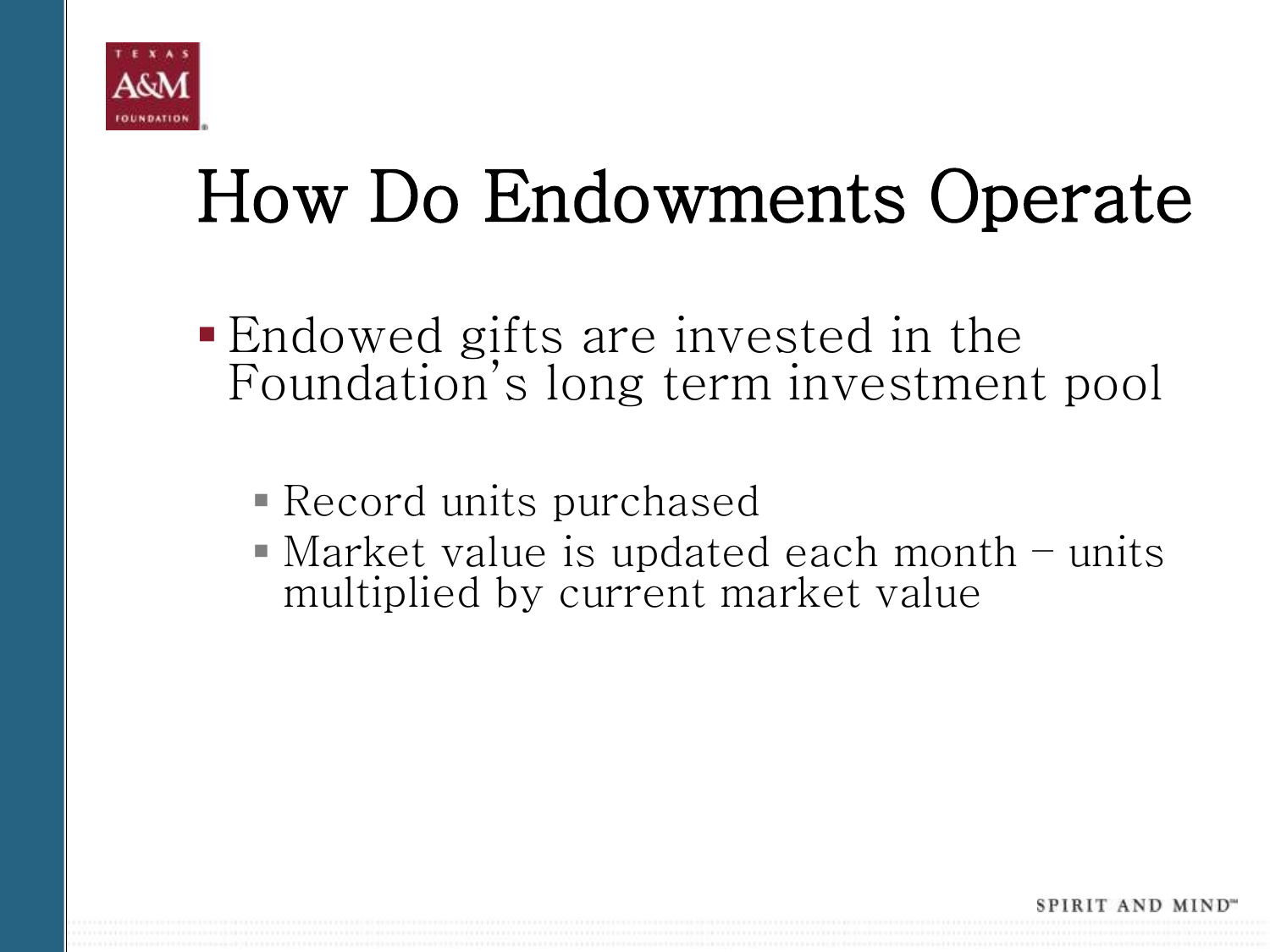

## AGAM Does the Endowment Increase with Time?

- Market value of the endowment fluctuates monthly, but is managed with the intent to increase all endowments and income available to spend over long-term.
- The increase or decrease reflected in the market value is the return on investment after the payout.
	- Payout is set based on prior performance and is steady for 1 year regardless of current market. This facilitates planning and spending at the university.
	- As the market value of an account increases over time the payout will increase because it is based on percent of market value for the prior 5 years.
	- If market conditions are poor for an extended period of time the payout will decrease. **This will i**nsure over all preservation over all preservation of the endowment of the endowment of the endowment of the endowment of the endowment of the endowment of the endowment of the endowment of the endowment of the endowment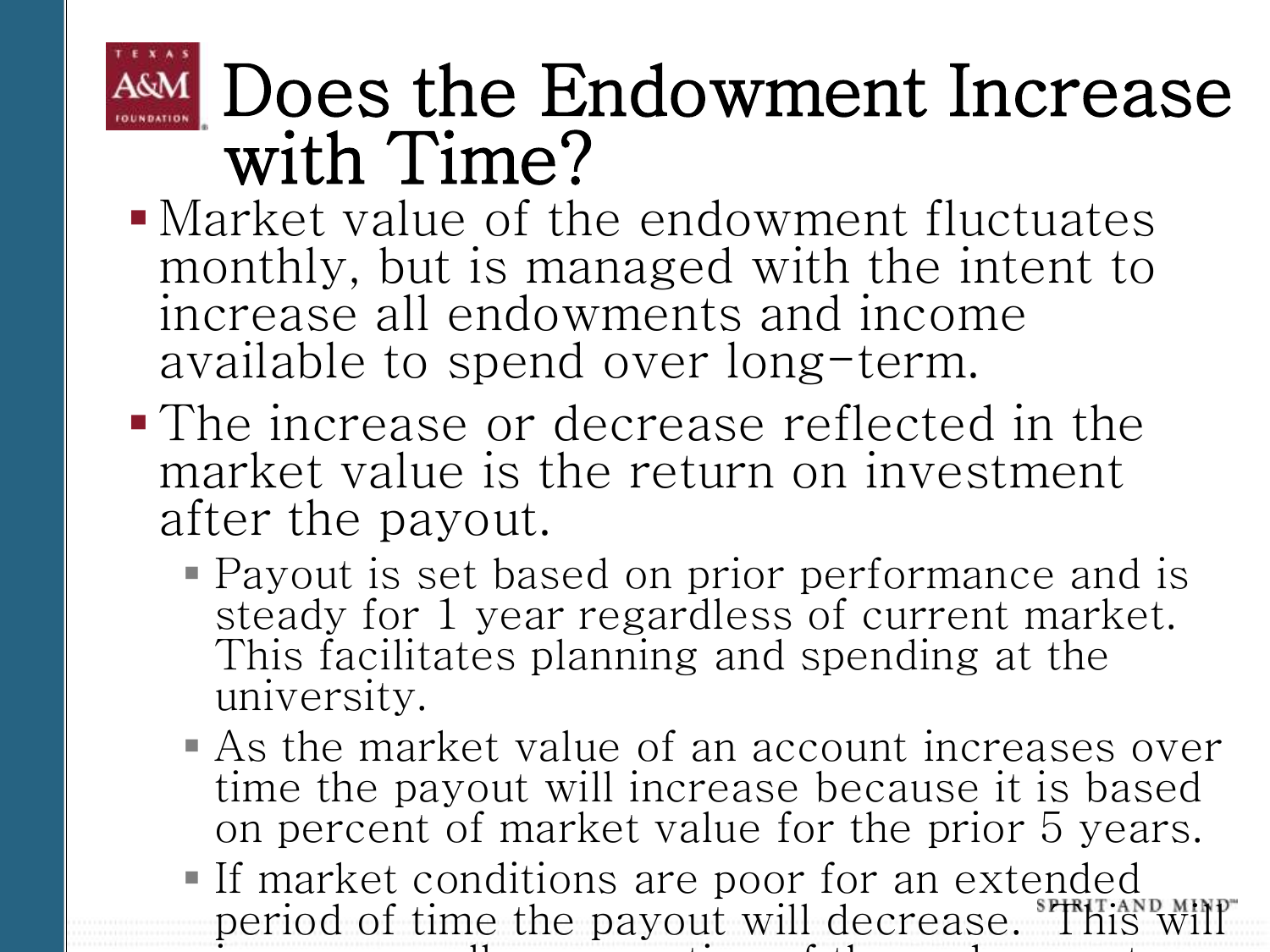

## Difference in SFAID Office and the TAMU Foundation

- Texas A&M Foundation
	- Sets up the endowment and invests the funds
	- Manages all funds
- Scholarships & Financial Aid Office
	- Process all pass thru scholarships
	- Pooled and Endowed accounts earnings (income) sent to SFAID to award scholarships based on criteria of the gift agreement
	- Request TAMF to move funds from donor accounts to the fiscal accounts when awarded to students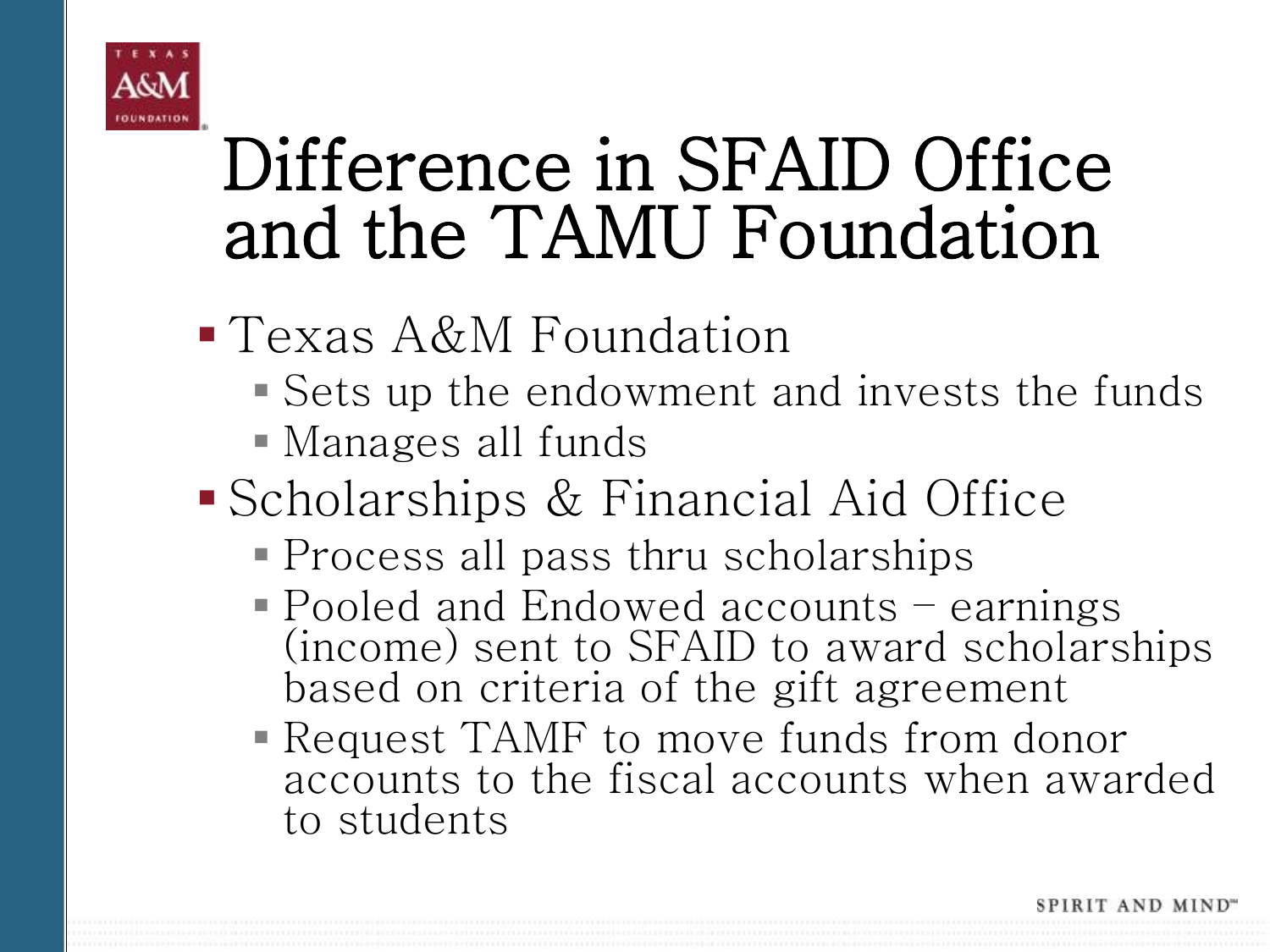

## Scholarship Program Accounts – PES, EOA, Sul Ross, General Rudder

- Annual award amount is set for the entire group of accounts in the program – until changed as a group
- Income not currently spent remains in income and earns interest – currently .75% (rate reviewed every 6 months)
- Excess income for the group can help sustain the annual award amount through some years when a decreased payout occurs
- Endowment principal also at set  $level(s)$  not beneficial to add gifts or income back or to the endowment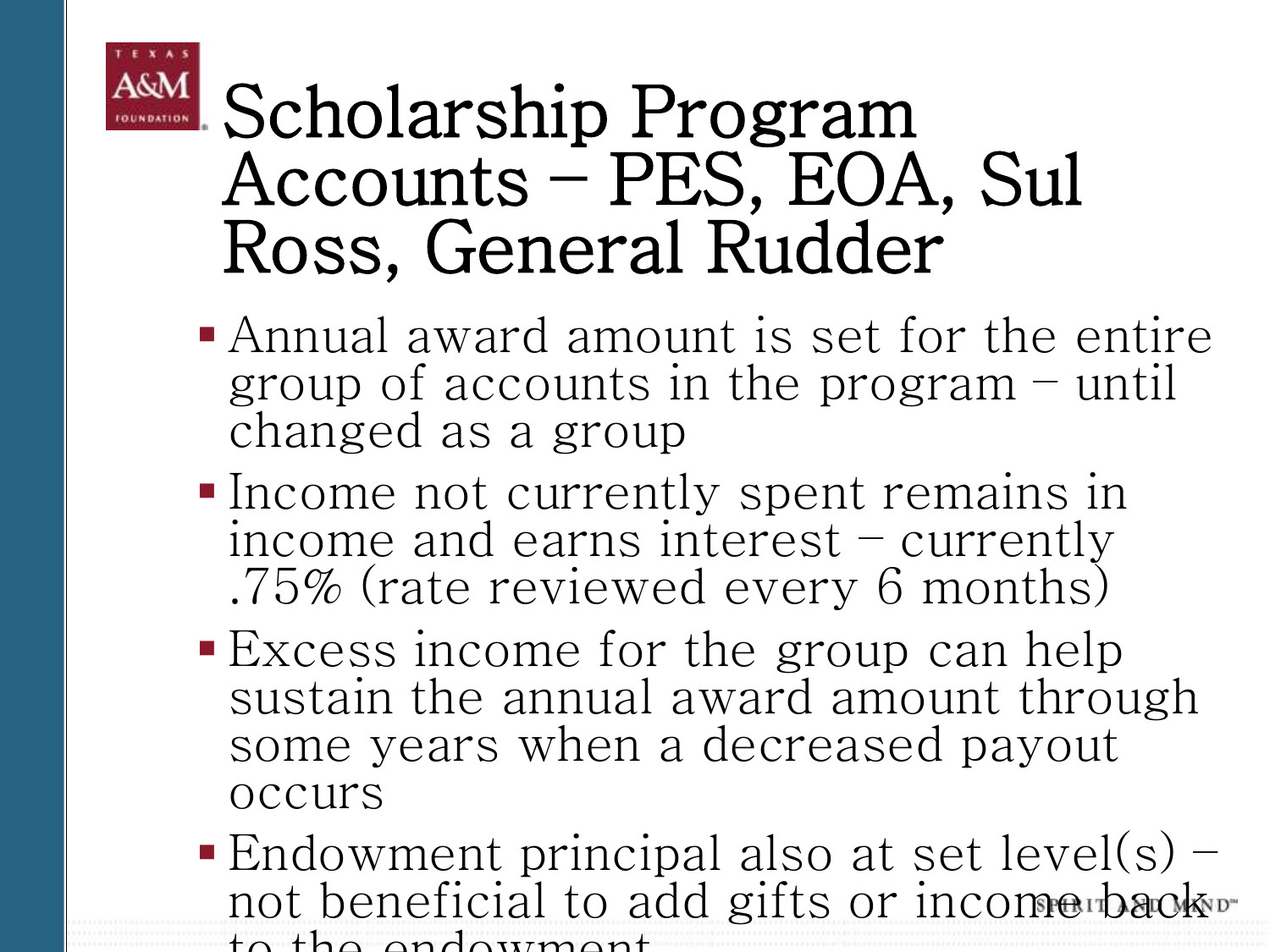

# Non Program Scholarships

- Annual award amount is determined by the single accounts income
- Excess income for the account remains as available until requested by the university – not returned to the principal
- As the donor of the account  $-$  a written request can be made to move funds from the income to the endowment or add new gifts to the endowment at any time to increase it's principal to generate additional income and increase award amounts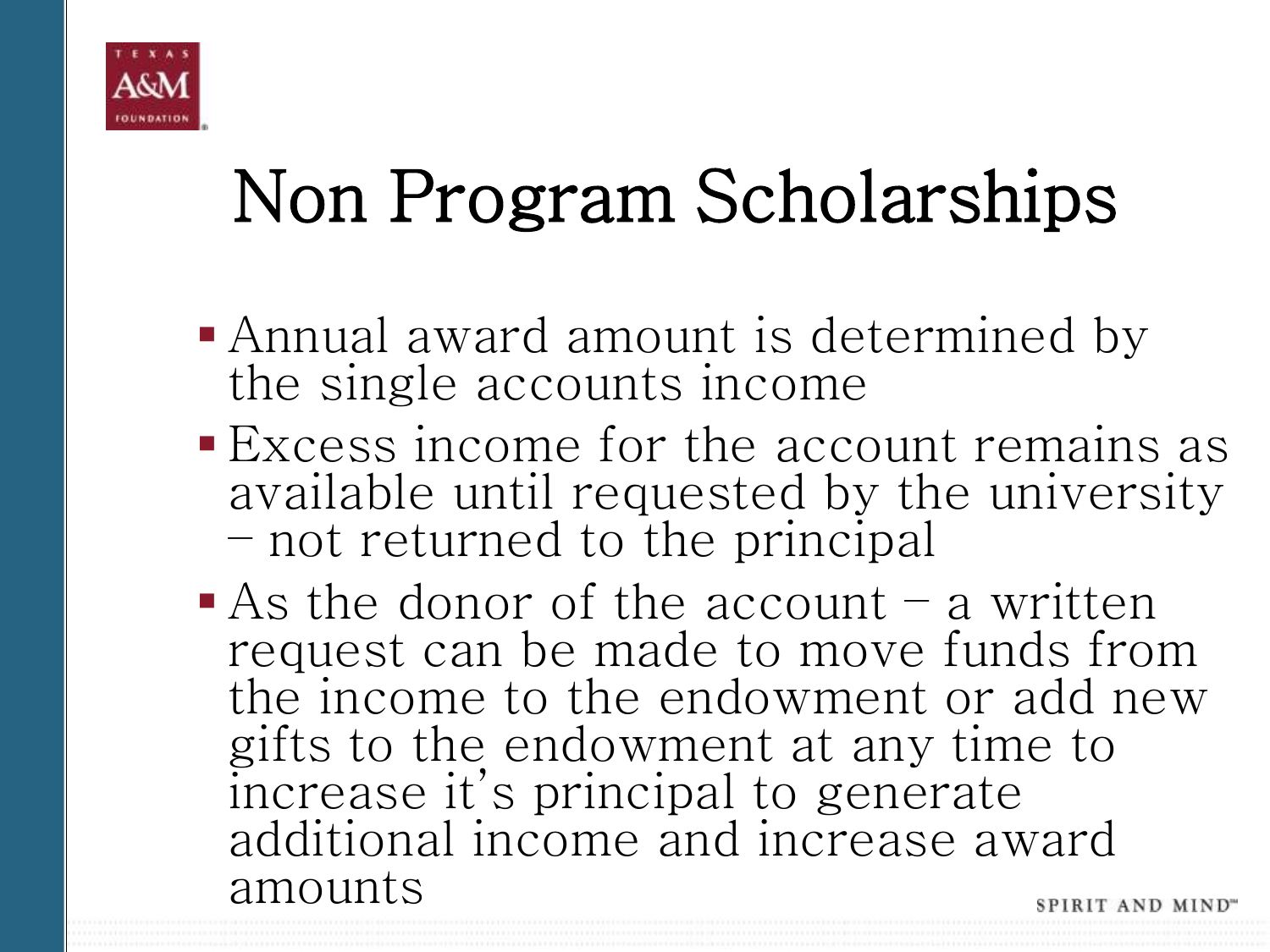

# Basics of an Endowment

- Minimum level is \$25,000
- May be funded with one time gift or over a period of five years
- First scholarship to be awarded approximately 18 months after endowment level reached
- No development fee for Aggie Mothers' Club accounts
- Current payout is 4.1% (\$1,000 on \$25,000)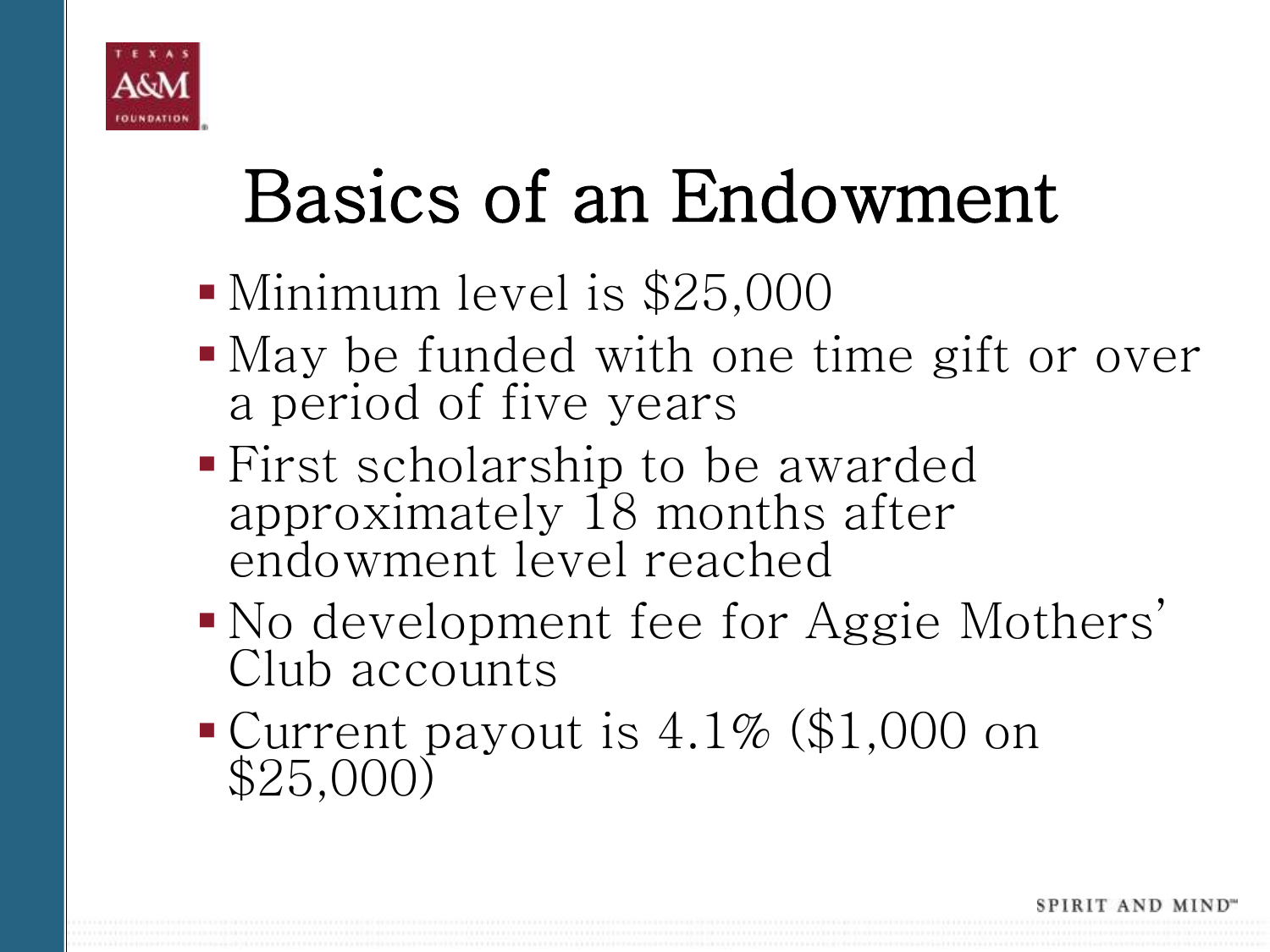

# Common Criteria

- Academic Achievement
- Extracurricular Involement
- Financial Need
- City, County, School District or particular HS
- Zip Code
- Participation in a specific HS or college activity
- Major Field of Study
- Leadership Attributes
- First Generation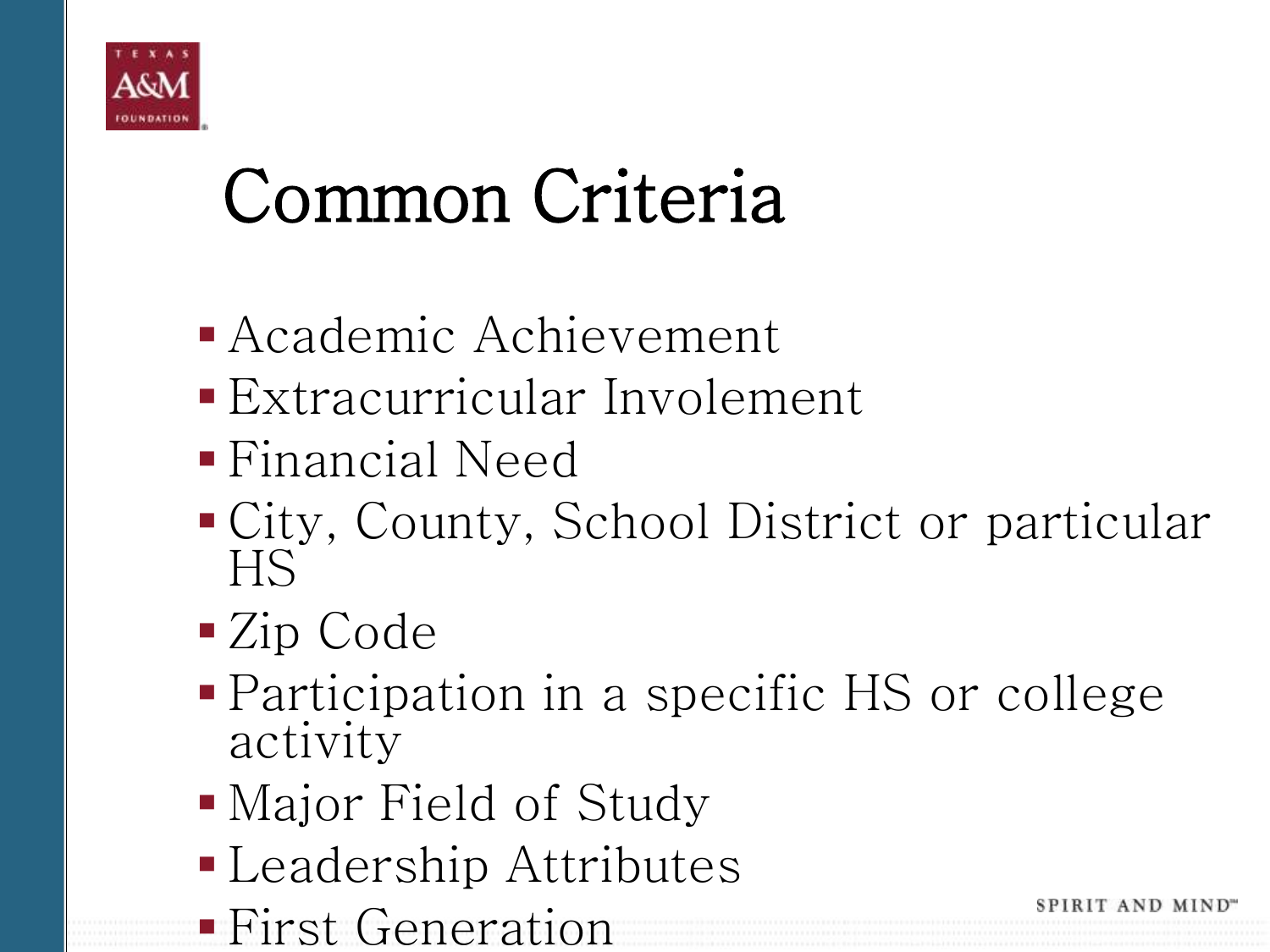

# Criteria Not Allowed

- Race
- Religion
- $\blacksquare$  Sex
- Age
- National Origin
- Educationally unrelated handicaps
- Personal characteristics or appearance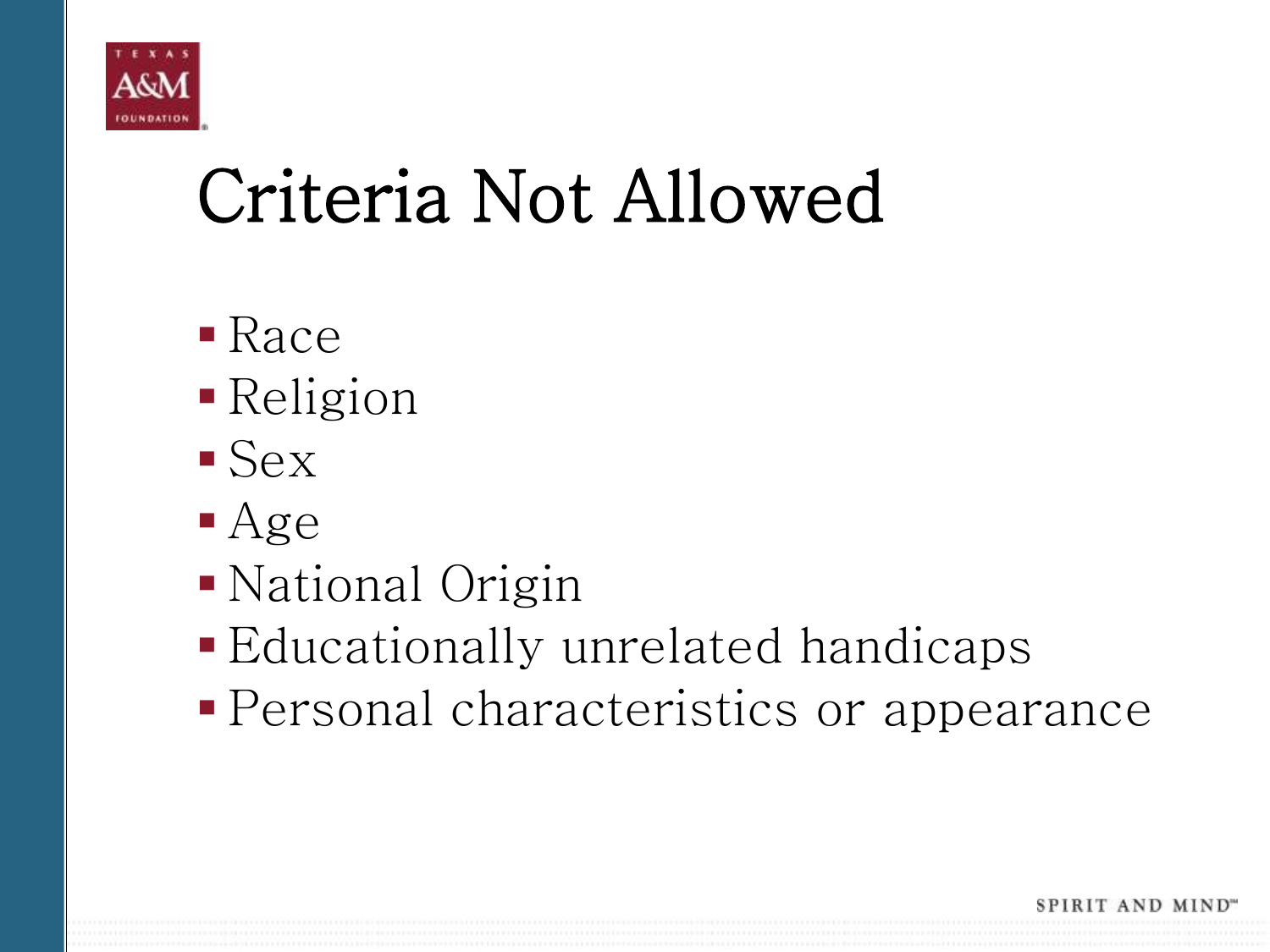

# Benefits of Endowment

- Perpetual giving clubs will always have a scholarship in their name
- Ability to change criteria as club geography changes
- Market growth
- Club and individual donors may add to endowment as they see fit